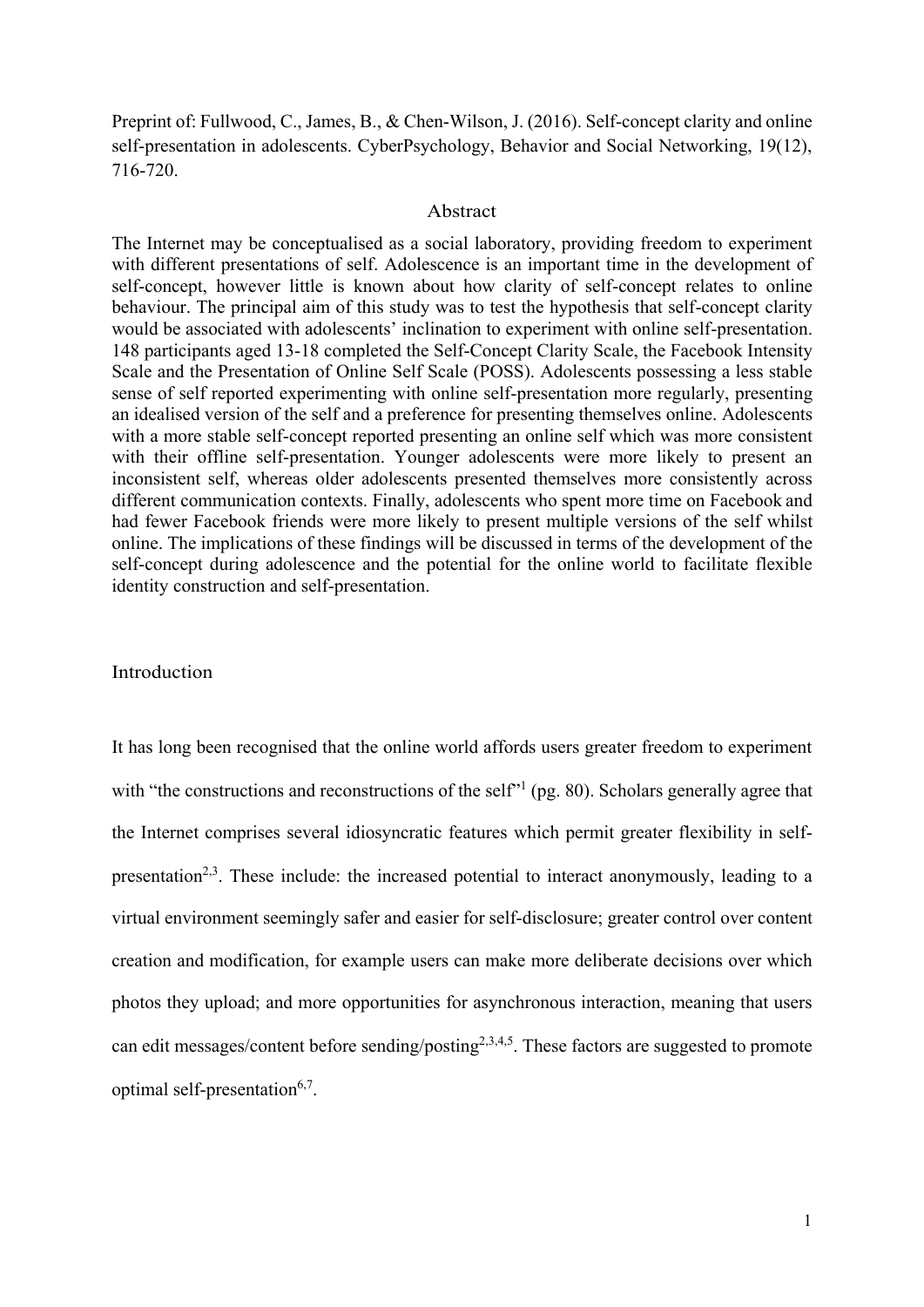Although being online undoubtedly provides the freedom to try on different masks and see how they feel, not all who venture into cyberspace take up these opportunities. Indeed, many individuals present an online self more or less consistent with their offline self<sup>8,9</sup>. Research has identified numerous variables which relate to online self-presentation experimentation, including loneliness<sup>10,11</sup>, low levels of social support<sup>10</sup>, low self-esteem<sup>12</sup> and narcissism<sup>13</sup>. Certain types of individuals may be more predisposed to experiment with self-presentation online, perhaps because they wish to compensate for certain shortcomings or because they are especially motivated to garner desirable impressions<sup>2</sup>. In this paper, we focus on the role that self-concept clarity may play in determining one's inclination to engage in different types of self-presentation behaviour online. Moreover, we shift our attention to a group who are associated with possessing a malleable sense of self, namely adolescents.

Self-concept may be defined as "the totality of an individual's thoughts and feelings having reference to himself as an object"<sup>14</sup>(pg. 7). Our self-concept is derived from ruminations and evaluations about our interactions with others and the world around us and subsequent perceptions of abilities, identities, characteristics and attributes<sup>15</sup>. The self-concept is essentially a collection of beliefs that one possesses about oneself, incorporating past, present and possible future selves<sup>16</sup>. Adolescence is a crucial stage in human development and it is during the transition from childhood to adulthood that developing a clear sense of self and identity takes centre stage<sup>17,18,19</sup>. An integrated sense of self is unlikely to have been fully realised during adolescence, so experimenting with different ways of behaving as an act of selfdiscovery is common in adolescents<sup>20,21</sup>. For many adolescents, moving towards the formation of a stable and cohesive self may lead to an identity conflict as various potential selves are tried out and tested<sup>22</sup>. Adolescents also have to contend with dramatic physiological changes including sexual maturation, physical growth and cognitive development<sup>18</sup>.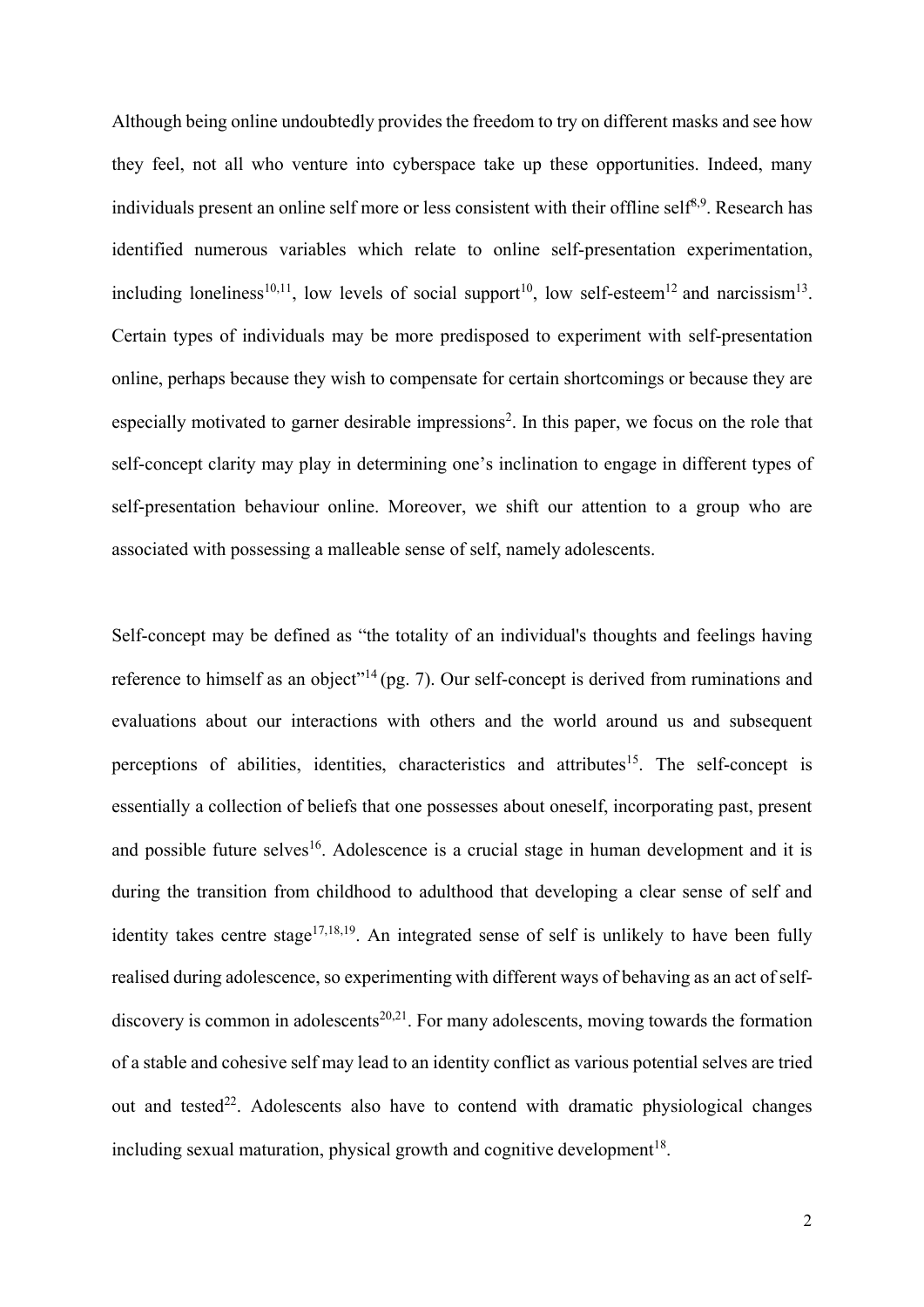It is clear that establishing a sense of identity and self is an important part of development, particularly given research findings suggesting that a clear sense of self predicts psychological adjustment<sup>23</sup>. Individuals vary in the extent to which their self-concept is "clearly and confidently defined, internally consistent, and temporally stable'' and this has become known as self-concept clarity<sup>24</sup> (p.141). Those with lower self-concept clarity also possess lower selfesteem, score higher in neuroticism, engage in more self-focused ruminations, and hold less stable self-descriptions over time. Conversely, those with a more clearly defined sense of self are less prone to prolonged self-analysis and have higher self-esteem $^{24}$ . Developing a clear and stable sense of the self would therefore seem to have important ramifications for psychological wellbeing and social development.

The online world and social media in particular, provide young people with a 'tool' to try out different presentations of the self and to see how others react to them. Receiving approval (for example in the form of 'likes') may serve to authenticate a particular presentation of self, which may then be incorporated into one's offline identity<sup>25</sup>. No study to date has examined the role that self-concept clarity may play in shaping how young people present themselves online. Therefore, the primary aim of the current study was to test whether self-concept clarity could predict various types of online self-presentation behaviour in adolescents. We hypothesise that adolescents with a less stable sense of self will be more likely to experiment with their online self-presentation and present an idealised version of the self. Further, we expect those in late adolescence to have a more stable self-concept and to present an online self more consistent with the offline self. Additionally, as Facebook has the largest membership base of all social media platforms, we expected it to be the principal environment in which adolescents engage in online identity experiments. For this reason, we wanted to see if one's level of attachment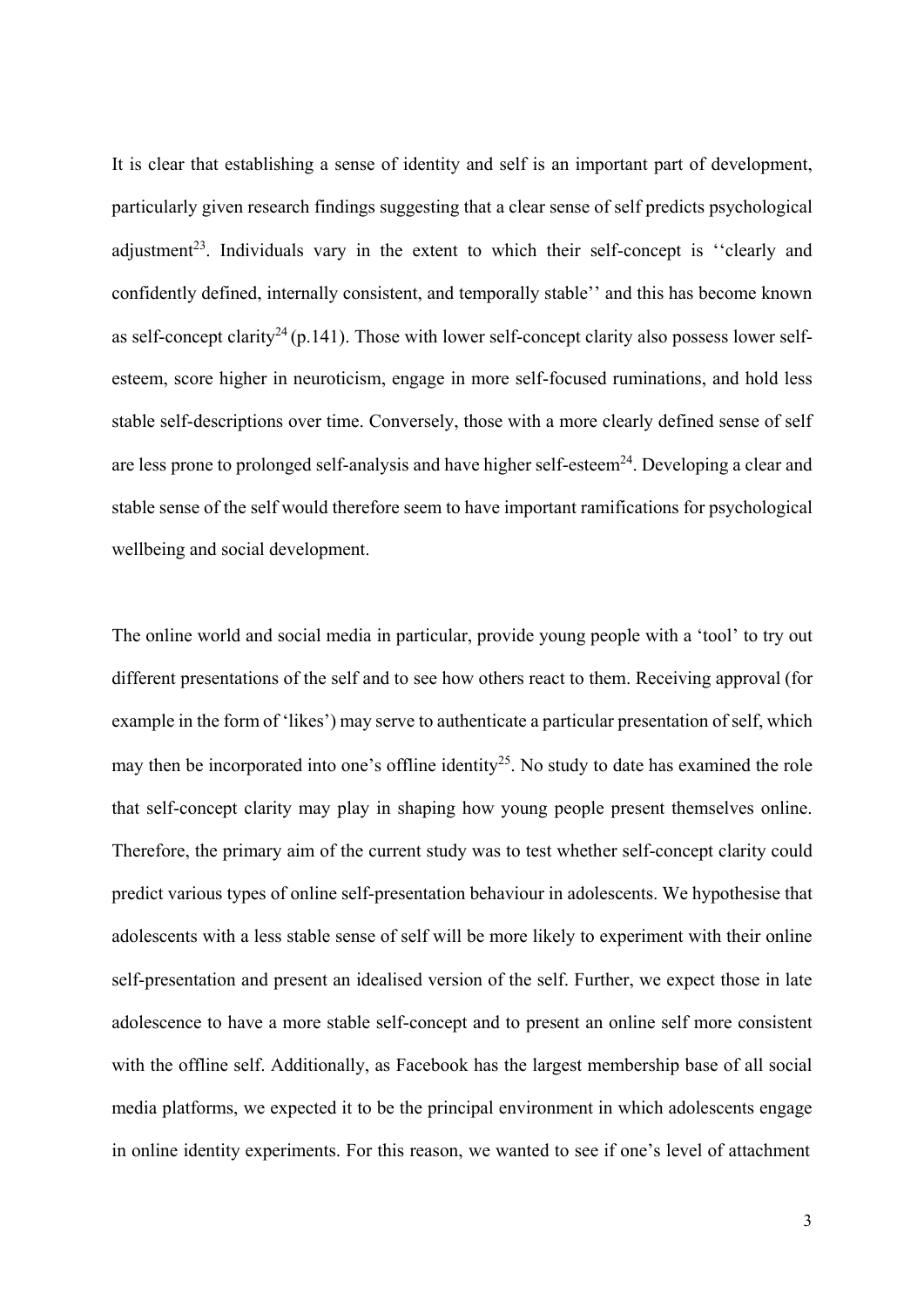to and engagement with Facebook would be associated with self-presentation behaviour; however a lack of previous research relating to these factors prevented the formulation of any specific predictions.

#### Method

### Participants

148 participants (60 males; 88 females) were recruited from schools in the West Midlands area of the U.K. The mean age was 15.50 years (standard deviation 1.87), ranging from 13 to 18 years.

### Materials

The Self-Concept Clarity Scale is a 12-item scale which assesses "the extent to which selfbeliefs are clearly and confidently defined, internally consistent and stable"<sup>24</sup> (pg. 141). All questions are on a 5-point Likert scale ('strongly disagree' to 'strongly agree') and the questionnaire has good internal consistency (Cronbach's alpha = .86)<sup>24</sup>. Examples of items include 'my beliefs about myself often conflict with one another' and 'in general I have a clear sense of who I am and what I am'. The Facebook Intensity Scale<sup>26</sup> includes behavioural items (i.e. hours per day on Facebook and total number of Friends) as well as attitudinal items which assess the individuals' relationship with the site (i.e. how important Facebook is to them). Response categories on the attitudinal items (Facebook Intensity) ranged from 1 (strongly disagree) to 5 (strongly agree). Response categories on hours per day were presented on an ordinal scale with 6 categories ranging from '0-1 hours' to '6+ hours'. Response categories on number of friends were presented on an ordinal scale with 5 categories ranging from '0-200' to '800+'. The scale is reported to have good internal consistency (Cronbach's alpha = .83). The initial item pool for the Presentation of Online Self Scale (POSS), developed for this study,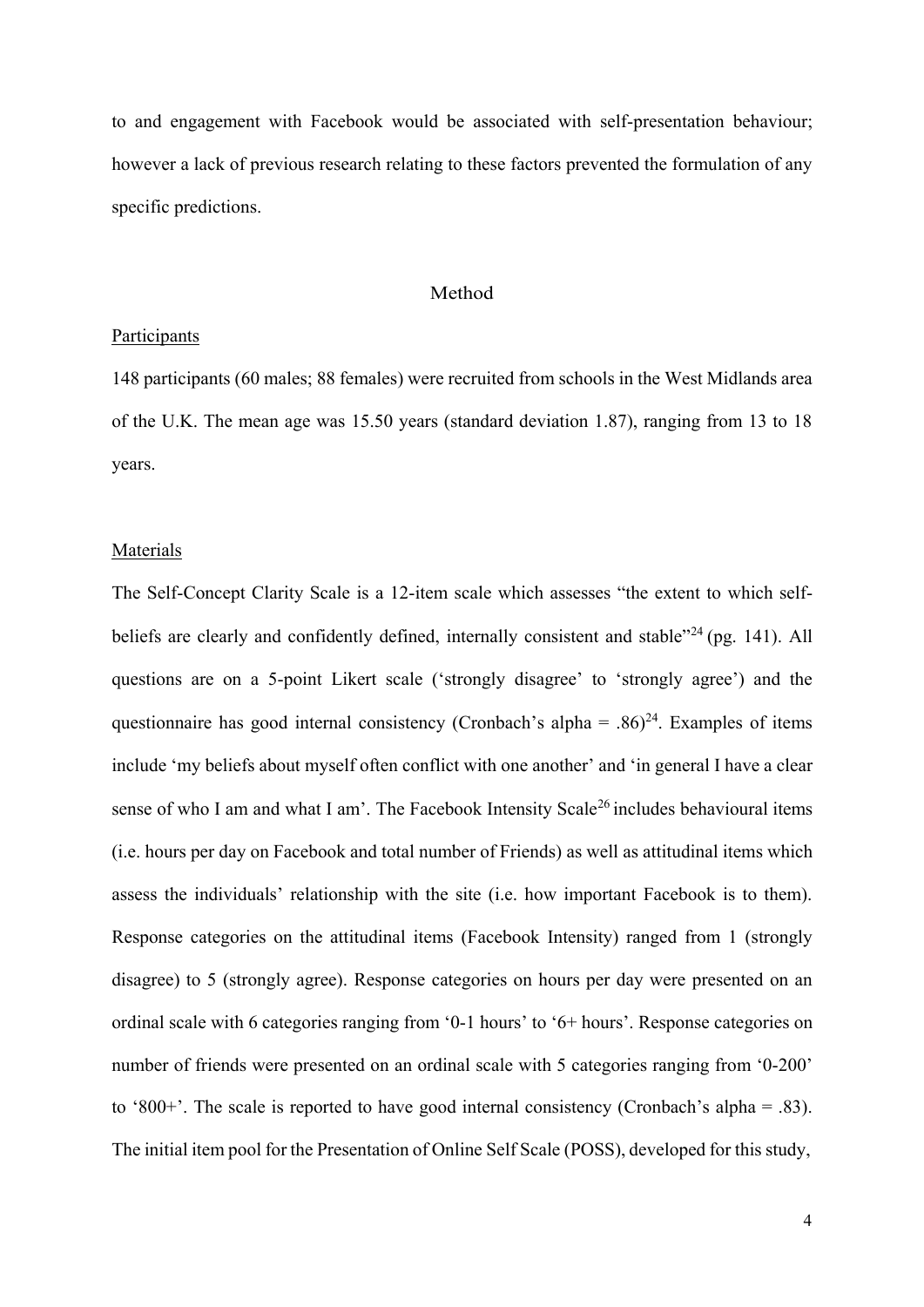contained 24 items and participants rated on a 5-point Likert scale (from 'strongly disagree' to 'strongly agree') the extent to which each item accurately described how they felt about their online self-presentation behaviours. Drawing on available research and theory<sup>2,3,4,6</sup>, items were selected for the initial pool to tap into the different ways in which people may experiment with self-presentation online (e.g. by presenting an idealised version of self, a false version of self or experimenting with multiple self presentations simultaneously).

The initial item pool of 24 for the POSS was subjected to exploratory factor analysis with varimax rotation to determine the factor structure. Factor loadings of .4 or greater were deemed statistically significant, so only these loadings were kept $2^7$ .

| $\sim$ and morning removed,                                                |      |                |         |         |
|----------------------------------------------------------------------------|------|----------------|---------|---------|
|                                                                            | 1    | $\overline{2}$ | 3       | 4       |
| Factor 1: Ideal self                                                       |      |                |         |         |
| I feel more comfortable behaving how I want to online                      | .721 |                |         |         |
| I can show my best qualities online                                        | .712 |                |         |         |
| Being online allows me to express myself                                   | .674 |                |         |         |
| The way I present myself online differs significantly from real life       | .660 |                |         |         |
| Communicating online allows me to say the things I can't say offline       | .640 |                |         |         |
| I like going online because it allows me to be a different                 | .608 |                |         |         |
| I feel I can be my ideal self-online                                       | .527 |                |         |         |
| I can escape from myself online                                            | .514 |                |         |         |
| I can talk to people who wouldn't usually talk to me in the real world     | .430 |                |         |         |
|                                                                            |      |                |         |         |
| Factor 2: Multiple selves                                                  |      |                |         |         |
| I very often act out different personas in certain online spaces           |      | .809<br>.771   |         |         |
| I regularly use different personas online                                  |      |                |         |         |
| I enjoy acting out different identities online                             |      | .703           |         |         |
| Being online allows me to create a new identity                            |      | .673           |         |         |
| I am a different person depending on which online space I'm in             |      | .636           |         |         |
| Factor 3: Consistent self                                                  |      |                |         |         |
| I feel my personality online is the real me                                |      |                | .693    |         |
| I feel I am the same person in the cyber world that I am in the real world |      |                | .640    |         |
| I am always my true self online                                            |      |                | .636    |         |
| I can't really be myself online                                            |      |                | $-.635$ |         |
|                                                                            |      |                |         |         |
| Factor 4: Online presentation preference                                   |      |                |         |         |
| I find it easier to communicate in face to face contexts                   |      |                |         | $-.759$ |
| I find it difficult to be myself in the real world                         |      |                |         | .688    |
| I prefer being online than offline                                         |      |                |         | .594    |
| Cronbach's alpha                                                           | .862 | .847           | .621    | .715    |
|                                                                            |      |                |         |         |

Table 1: Factor loadings and internal reliability for the POSS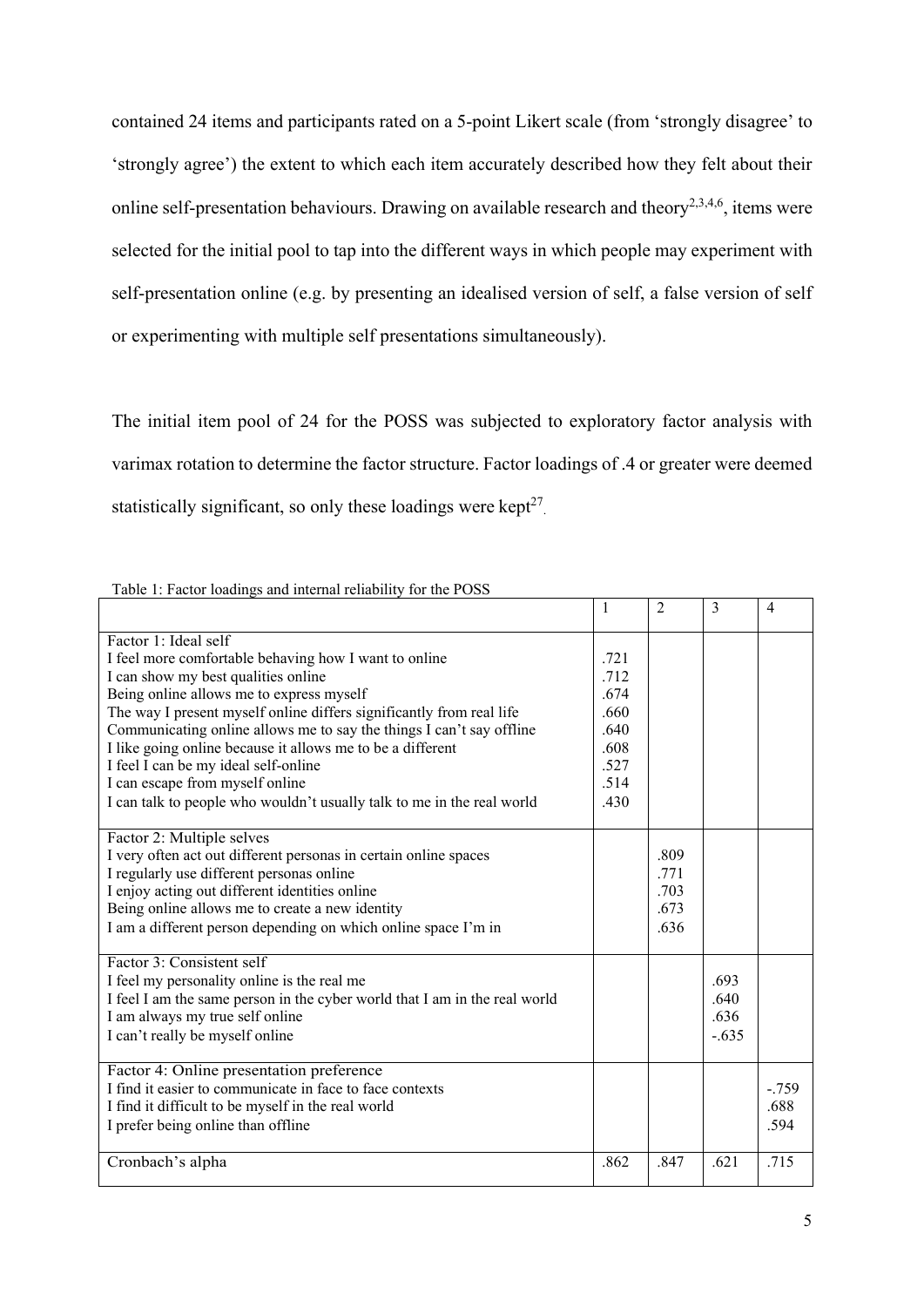The final factor structure of the POSS accounted for 53.99% of the variance. Assumptions of sphericity ( $\chi^2$  = 1455.32; p<0.001) and sampling adequacy (Kaiser-Meyer-Olkin = 0.864) were met. The final factor structure comprising of 21 items, can be seen in Table 1, including factor labels and Cronbach's alphas. The 4 factors were: 1) 'ideal self' which relates to the extent to which individuals present an idealised version of the self online, 2) 'multiple selves' describes the extent to which individuals present different versions of the self across online environments, 3) 'consistent self' relates to the extent to which an individual's offline and online self-presentation are analogous, and 4) 'online presentation preference' describes the extent to which individuals prefer presenting themselves online.

#### Procedure

After permission had been gained from schools, consent was sought from each participant depending on their age. For participants younger than 16, consent was obtained from parents or schools in the place of the parents. Assent from the younger participants was also obtained on the day of the survey taking place. Consent was sought directly from participants older than 16. Participants were presented with a questionnaire booklet consisting of the Self-Concept Clarity Scale<sup>24</sup>, Facebook Intensity Scale<sup>26</sup> and Presentation of Online Self Scale (POSS). Questionnaires were completed in semi-private settings within the educational institutes from which participants were recruited. Participants therefore completed the questionnaires in large groups, but under the supervision of teachers and under exam conditions. The entire pack took approximately twenty minutes to complete. Participants were fully debriefed with regard to the aims of the study upon completion.

### Results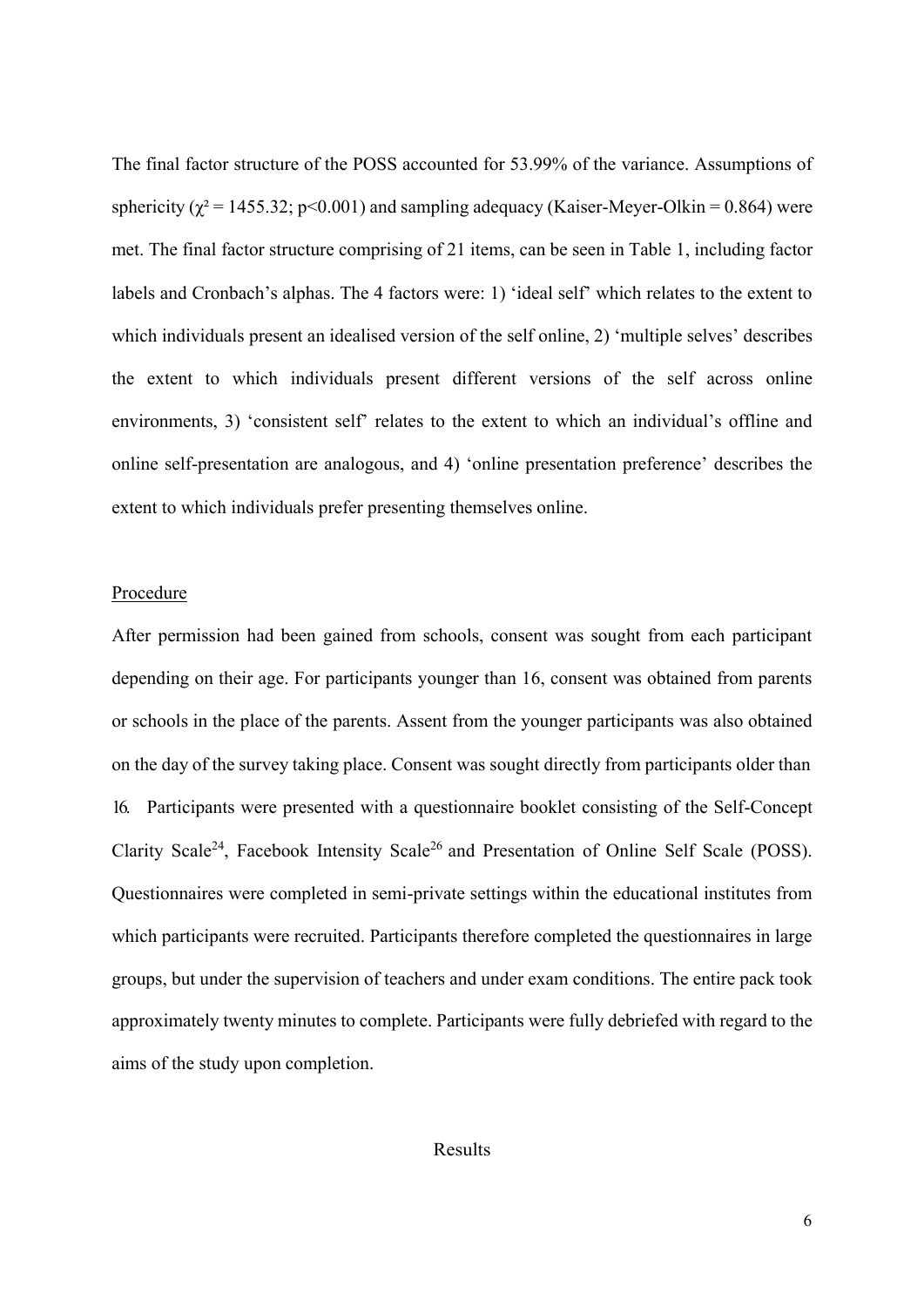# Correlations

Several of the factors in the POSS were significantly inter-correlated. 'Ideal self' correlated positively with 'multiple selves' ( $r = .644$ ,  $p < .001$ ) and 'online presentation preference' ( $r =$ .589, p<.001). A positive association was found between 'multiple selves' and 'online presentation preference' ( $r = .455$ ,  $p < .001$ ). 'Consistent self' was negatively associated with 'online presentation preference'  $(r = -.210, p < .05)$ . Additionally, there was a significant positive relationship between self-concept clarity and number of Facebook friends ( $r = .162$ ,  $p<0.05$ ). There was no significant relationship between age and self-concept clarity ( $r = .100$ ,  $p = .223$ ). See table 2 displaying inter-correlations between all of the variables.

Table 2:Correlation coefficients(PearsonCorrelations) and summary statisticsfor all variables(means and standard deviations in brackets)

|                          | Mean $(SD)$ | (1)      | (2)                 | (3)                 | (4)      | (5)                 | (6)      | (7)      | (8)       | (9)  |
|--------------------------|-------------|----------|---------------------|---------------------|----------|---------------------|----------|----------|-----------|------|
| $(1)$ Age                | 15.50(1.87) | 00.      |                     |                     |          |                     |          |          |           |      |
| (2) Self-concept clarity | 2.81(0.68)  | .100     | .00.                |                     |          |                     |          |          |           |      |
| (3) Facebook Intensity   | 2.77(1.05)  | $-.070$  | $-.069$             | 1.00                |          |                     |          |          |           |      |
| (4) Facebook Friends     | 2.37(1.25)  | $-.098$  | $\overline{.162}^*$ | $.281**$            | .00.     |                     |          |          |           |      |
| (5) Facebook Hours       | 2.12(1.36)  | $-.145$  | .035                | $.590**$            | $.437**$ | 1.00                |          |          |           |      |
| $(6)$ Ideal Self         | 2.88(0.79)  | $-.094$  | $-371**$            | $.248**$            | $-.063$  | $\overline{.177}$ * | 1.00     |          |           |      |
| (7) Multiple Selves      | 2.18(0.80)  | $-.062$  | $-.325**$           | $\overline{.116}^*$ | $-.106$  | $.198*$             | $.644**$ | 1.00     |           |      |
| (8) Consistent Self      | 3.40(0.69)  | .156     | $.255**$            | $.173*$             | .153     | $.225**$            | $-.089$  | $-.142$  | 1.00      |      |
| (9) Online Preference    | 2.70(0.88)  | $-.182*$ | $-.420**$           | $.215**$            | $-.068$  | $.166*$             | .589**   | $.455**$ | $-.210**$ | 1.00 |

 $* < 0.05, ** < 0.01$ 

Four 2-stage hierarchical regression analyses were conducted with ideal self, multiple selves, consistent self and online presentation preference as the separate dependent variables. To control for Age, Facebook Intensity, Facebook hours and Facebook friends, these variables were entered at stage one. Self-concept clarity was entered at stage two.

# Ideal self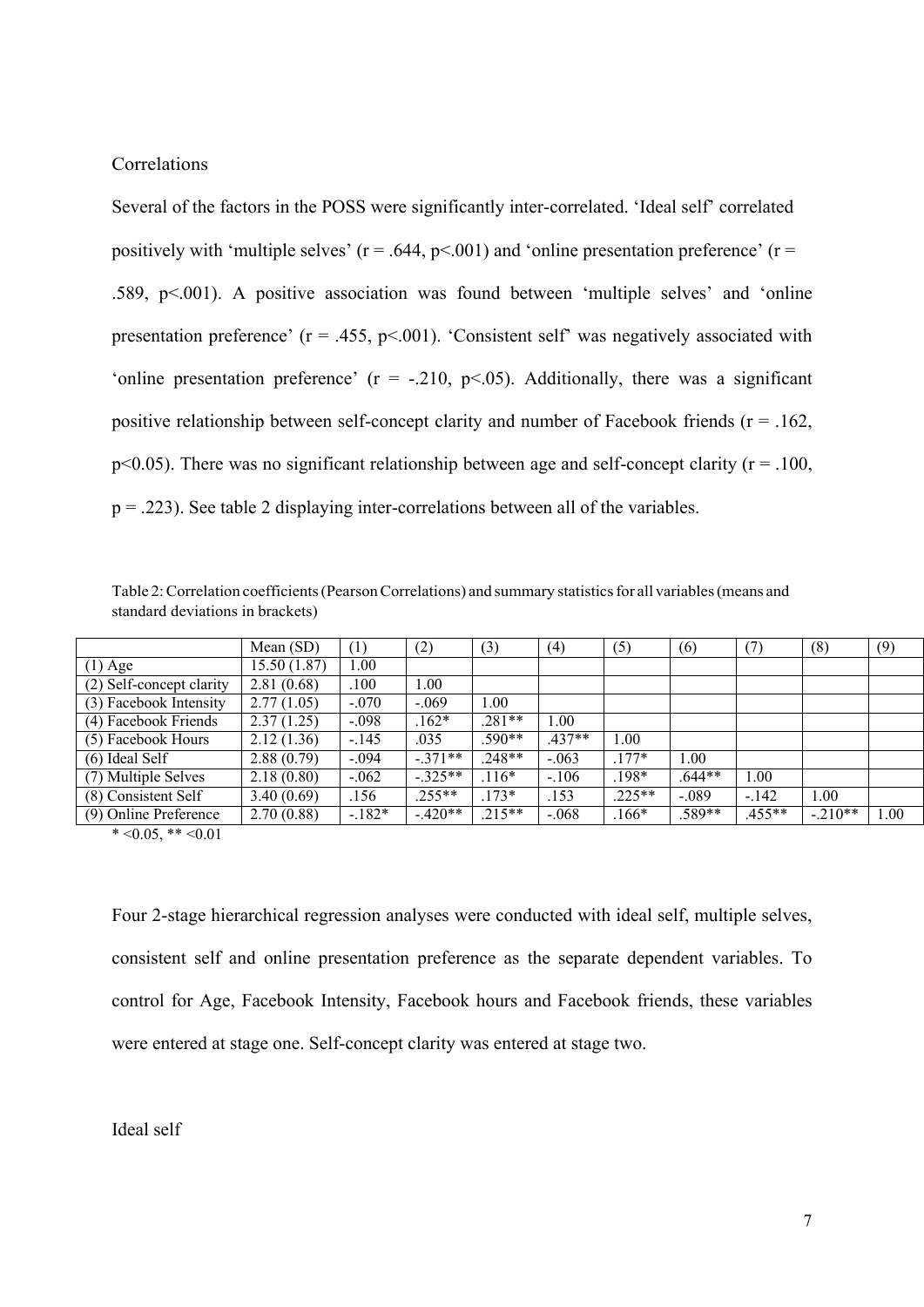At stage one, Facebook intensity and Facebook friends contributed significantly to the regression model (F  $(4, 145) = 3.834$ ,  $p < 0.01$ ) and accounted for 9.6% of the variance (adjusted  $R^2$  = .071) for 'ideal self'. Introducing Self-concept clarity explained an additional 10.9% of the variance ( $R^2 = .205$ ; adjusted  $R^2 = .177$ ) and this change was significant (F (5,  $144$ ) = 7.426, p < 0.01). When all five independent variables were included at stage 2, only Self-concept clarity (Beta = -.395, t = -4.45,  $p<0.01$ ) was a significant predictor of 'ideal self'.

#### Multiple selves

At stage one, Facebook hours and Facebook friends contributed significantly to the regression model (F (4, 145) = 3.671,  $p < 0.01$ ) and accounted for 9.2% of the variance (adjusted  $R^2$  = .067) for 'multiple selves'. Introducing Self-concept clarity explained an additional 8.6% of the variance ( $\mathbb{R}^2 = 178$ ; adjusted  $\mathbb{R}^2 = 0.149$ ) and this change was significant (F (5, 144) = 6.235, p < 0.01). When all five independent variables were included at stage 2, Facebook Hours (Beta  $= .156$ , t = 2.63, p<0.01), Facebook Friends (Beta = -.120, t = -2.17, p<0.05) and Self-concept clarity (Beta =  $-.354$ , t =  $-.388$ , p $<0.01$ ) were significant predictors of 'multiple selves'.

# Consistent self

At stage one, Age contributed significantly to the regression model (F  $(4, 145) = 3.745$ , p  $\le$ 0.01) and accounted for 9.4% of the variance (adjusted  $R^2 = .069$ ) for 'consistent self'. Introducing Self-concept clarity explained an additional 5.1% of the variance  $(R^2 = 145;$ adjusted  $R^2$  = .116) and this change was significant (F (5, 144) = 4.892, p < 0.01). When all five independent variables were included at stage 2, Age (Beta = .061,  $t = 2.13$ ,  $p \le 0.05$ ) and Self-concept clarity (Beta = .234,  $t = 2.95$ ,  $p<0.01$ ) were significant predictors of 'consistent self'.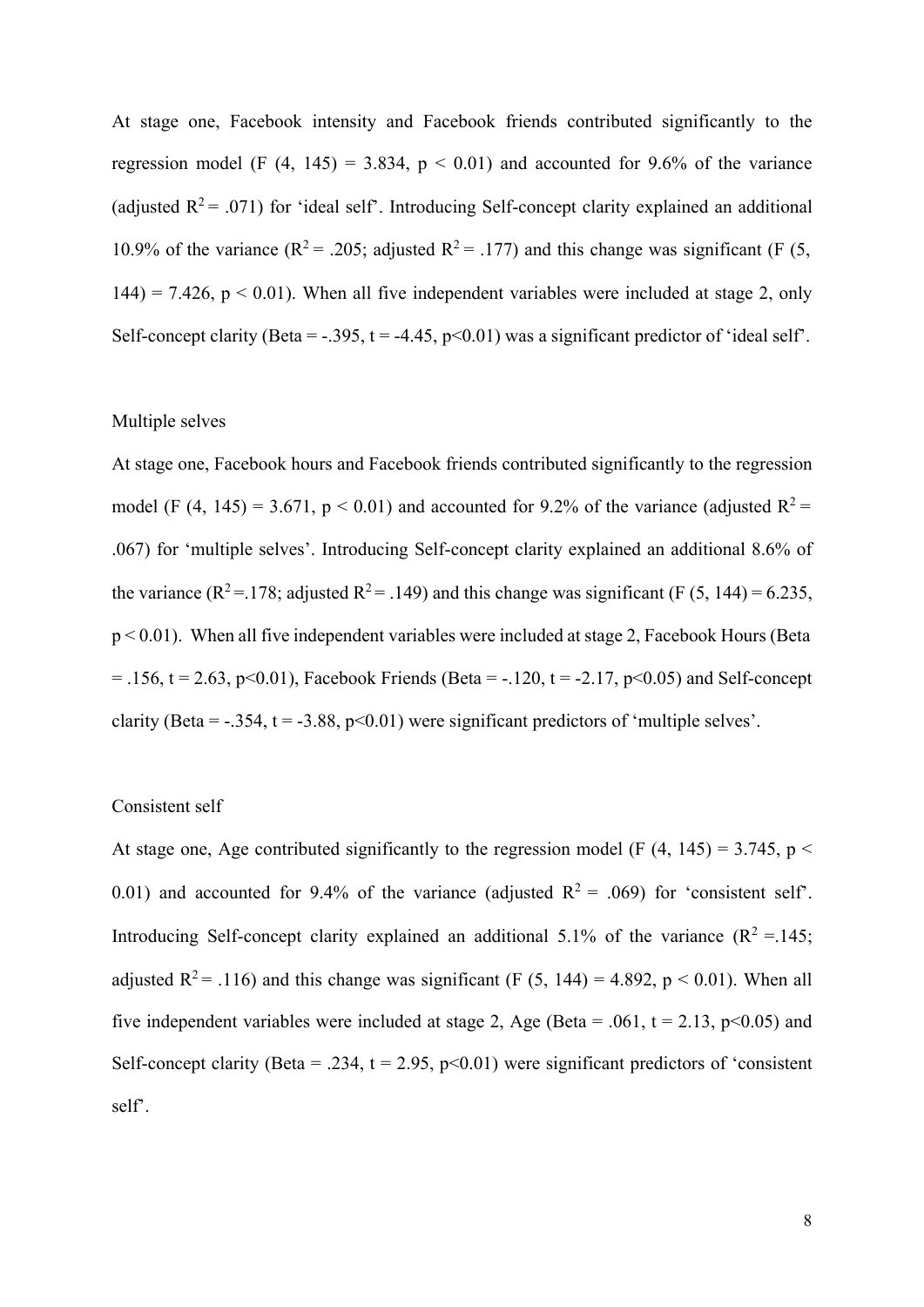Online presentation preference

At stage one, Age and Facebook Friends contributed significantly to the regression model (F  $(4, 145) = 4.157$ ,  $p < 0.01$ ) and accounted for 10.3% of the variance (adjusted R<sup>2</sup> = .078) for 'online presentation preference'. Introducing Self-concept clarity explained an additional 14% of the variance ( $R^2 = 0.243$ ; adjusted  $R^2 = 0.216$ ) and this change was significant (F (5, 144) = 9.225,  $p \le 0.01$ ). When all five independent variables were included at stage 2, only Selfconcept clarity (Beta = -.496,  $t = -5.15$ ,  $p<0.01$ ) was a significant predictor of 'online presentation preference'.

# **Discussion**

presentations of the self<sup>25</sup>. From this exploratory study, the role of self-concept clarity in explaining different online selfpresentations can be clearly seen in the added variance accounted for in the hierarchical regression models (5.1%-14%). This role is particularly noticeable in ones preference for online self-presentation, with lower self-concept clarity predicting a preference to present online rather than offline. Additionally, adolescents who possessed a less stable self-concept were more likely to report presenting an ideal self, made more diverse self-presentations and presented an online self which was inconsistent with their offline self. These findings echo the observation that adolescents perceive social media as a 'tool' to try out and test different

In exploring the link between self-concept clarity and the different ways in which adolescents experiment with their online self-presentation, we offer a number of tentative explanations. An adolescent who can provide a coherent answer to the question 'who am I?' should, in theory, feel little desire to test out the presentation of alternative possible selves, as ultimately he/she will have a strong sense of who they are and may feel more confident presenting this version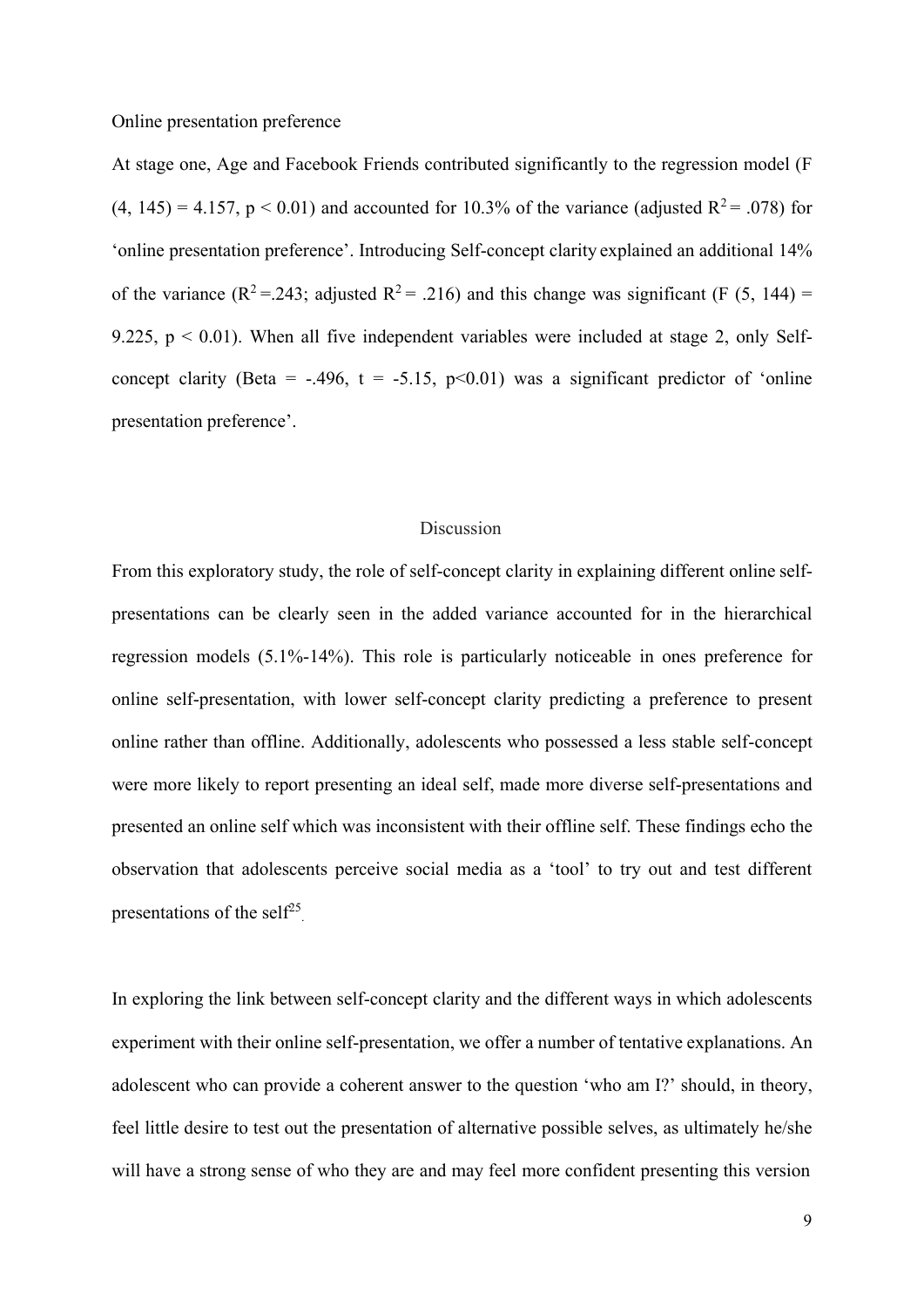of the self both on- and off-line<sup>24</sup>. The adolescent with low self-concept clarity on the other hand may wish to present different versions of the self as an act of self-discovery as they work towards understanding who they are and finding a self that they are comfortable with $^{25}$ . Alternatively, considering that those with low self-concept clarity have also been reported to possess lower self-esteem<sup>24</sup>, it may be that these individuals are less satisfied with themselves and are therefore more prone to exploring alternative identities.

One possible explanation for why adolescents with low self-concept clarity may be happier presenting themselves online could be because they are provided with a much greater degree of flexibility in self-presentation options and will therefore not be constrained in the same way that they might be offline<sup>2,3</sup>. The presentation of an 'ideal self' may also be perceived as a default self-presentation position by some individuals with low self-concept clarity. It could be argued that when we are not quite sure how we would like others to perceive us, the most sensible option might be to opt for a type of self-presentation which is going to win favours with others and boost our popularity across the board. Indeed, only under exceptional circumstances are we likely to deliberately engage in impression management tactics which would garner unfavourable responses<sup>28</sup>.

There was also some suggestion that those adolescents who spent increased amounts of time on Facebook and who had fewer Facebook friends, combined with low self-concept clarity, were more likely to present multiple versions of the self online. It may be that testing out different presentations of the self online is an activity which requires a greater time investment than what the average user would normally expend. Alternatively, receiving praise and validation from others might be particularly appealing to those who have a less stable and clear self-concept, leading them to spend increased amounts of time in environments where they can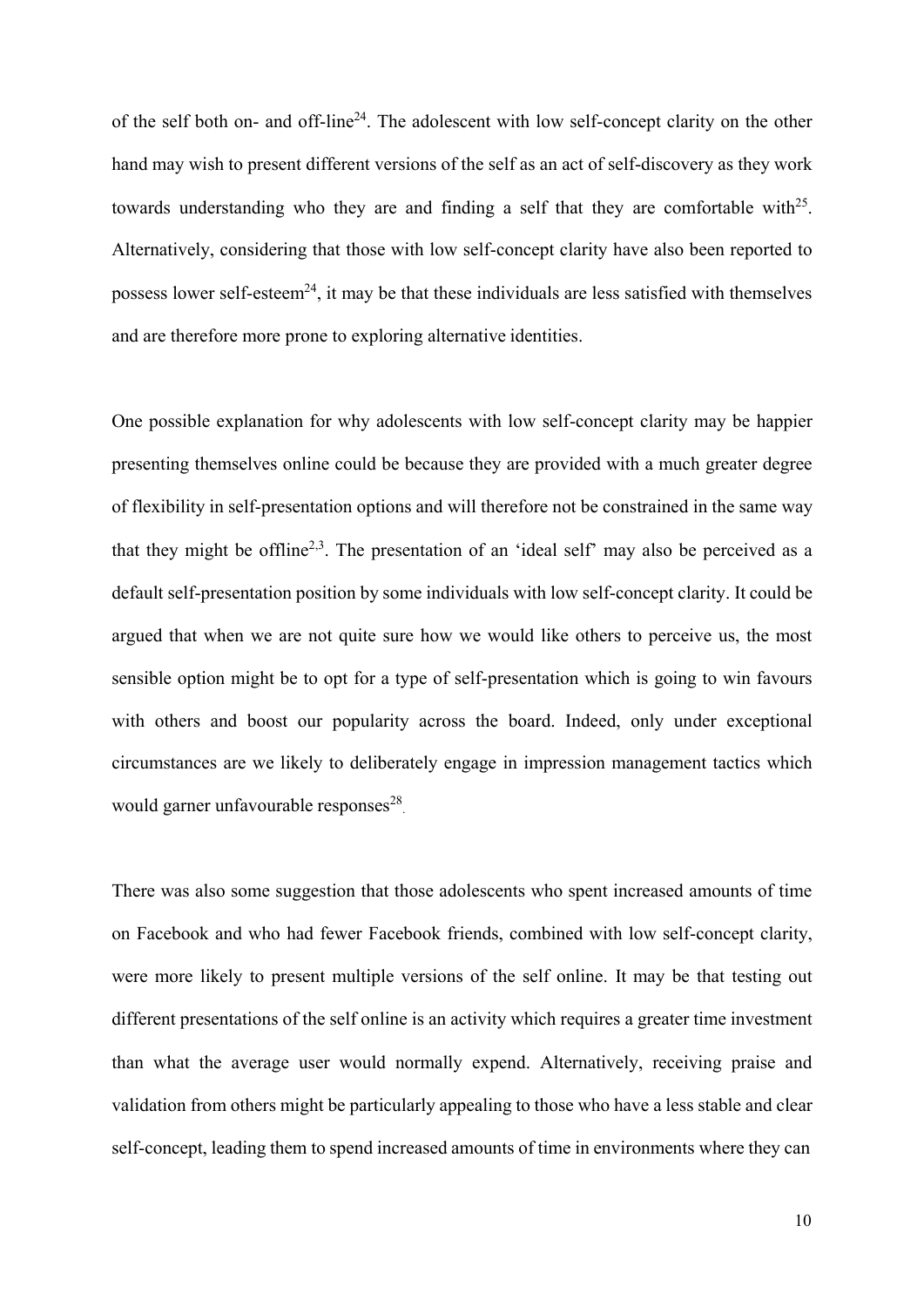achieve this. Additionally, having fewer Facebook friends might either suggest that those with low self-concept clarity have more difficulty making friends generally<sup>11</sup>, or that getting away with presenting multiple, inconsistent versions of the self would be easier to achieve when there are fewer individuals who could potentially pick you up on these incongruous variations. However as these are speculative ideas, additional research is needed to further explore the nature of this relationship.

Older adolescents were more likely to have consistent presentations of self between their offand on-line interactions which may suggest that they are closer to attaining a clearer sense of self than the younger adolescents<sup>17,24</sup>. However, the fact that there was no straightforward relationship between age and self-concept clarity would possibly warrant an alternative explanation. Future research may benefit from a more longitudinal approach in order to more precisely test how experimentations with self-presentation online feed into the development of the self-concept or vice versa across the adolescent period.

Overall, the results from this investigation provide evidence to support the notion that selfconcept clarity is a good predictor of an adolescent's inclination to engage in self-presentation experiments whilst online. A more fluid approach to self-presentation may be particularly appealing to an individual whose sense of self is not clear and well defined as it permits them to try out different self-presentations in an attempt to resolve identity crises and work towards the discovery of a coherent self-concept. However, it is worth recognising some of the limitations of this research, including the use of self-report measures which required participants to reflect accurately on their current and previous online behaviour. In addition, the sample was limited in size and scope to adolescents living in the UK. Future research endeavours may focus on examining the construct validity of the POSS, for example by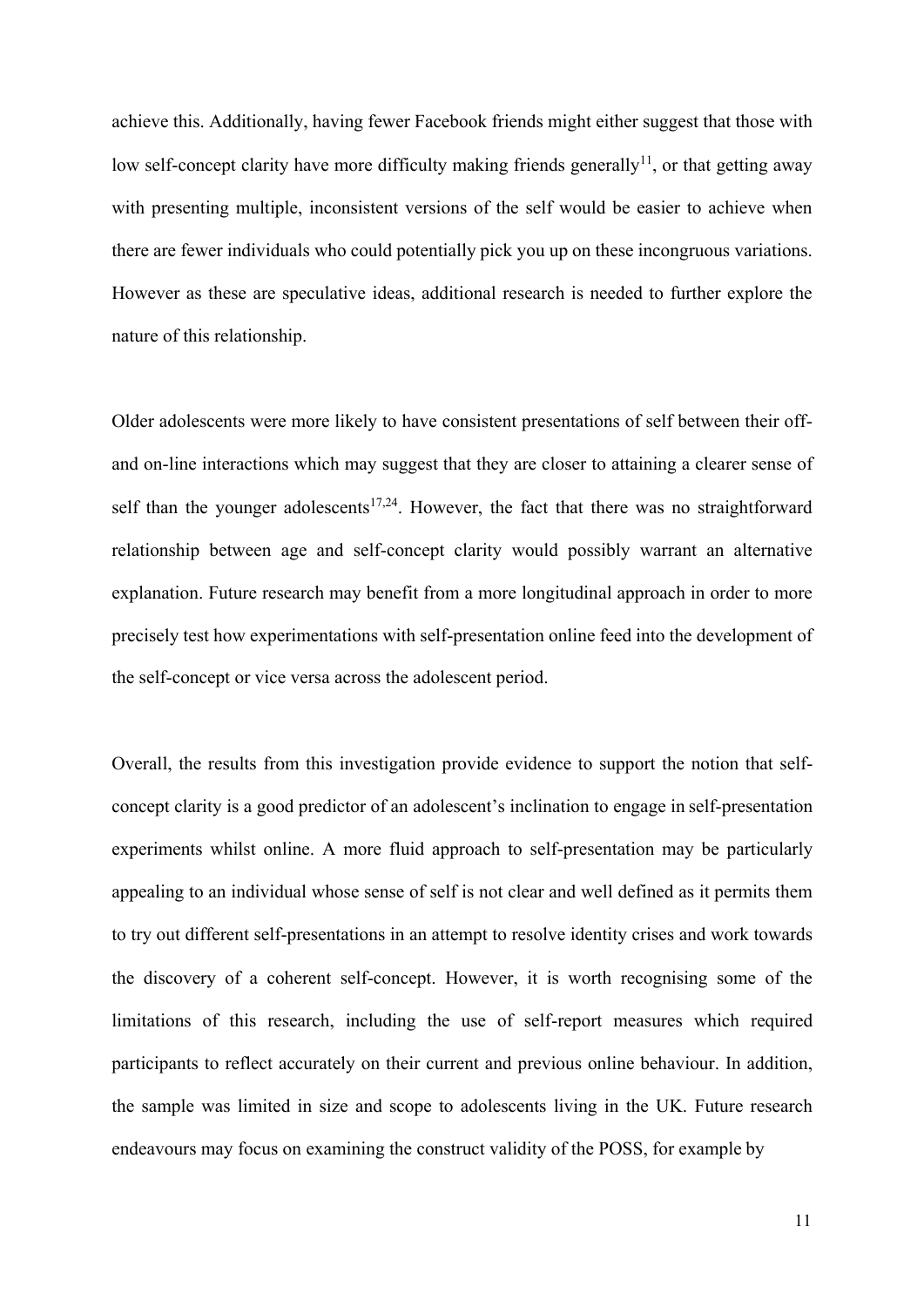correlating it with established constructs that may be related to self-presentation experimentation (e.g. the self-monitoring scale<sup>29</sup>). In addition, it may be enlightening to examine gender differences in self-presentation behaviour across different platforms. For example, with teenage boys gaming may present more opportunities for multiple self presentations than social media platforms. Finally, it would be worthwhile replicating the study with adults to test if self-concept clarity is also related to online self-presentation experimentation in a non-adolescent sample.

Author Disclosure Statement

No competing financial interests exist.

# Acknowledgements

We would like to thank Divya Narda for help with scoring and data entry.

# References

- 1. Turkle S. (1995) Life on the screen: Identity in the age of the Internet. New York: Simon and Schuster.
- 2. Fullwood C. (2015) The role of personality in online self-presentation. In Attrill A, ed. Cyberpsychology. Oxford: Oxford University Press, pp. 9-28.
- 3. Valkenburg PI, Schouten AP, Peter J. Adolescents' identity experiments on the internet. New Media and Society 2005, 7(3): 383-402.
- 4. McKenna KYA, Green AS, Gleeson MJ. Relationship formation on the Internet: What's the big attraction? Journal of Social Issues 2002, 58: 9-32.
- 5. Suler J. The online disinhibition effect. Cyberpsychology, Social Networking and Behavior 2004, 7(3): 321-326.
- 6. Walther JB. Computer-mediated communication: impersonal, interpersonal, and hyperpersonal interaction. Communication Research 1996, 23: 3-43.
- 7. Walther, JB, Parks M. (2002) Cues filtered out, cues filtered in. In Knapp ML and Daly JA, eds. Handbook of interpersonal communication. Thousand Oaks, CA: Sage, pp. 529-563.
- 8. Back MD, Stopfer JM, Vazire S, Gaddis S, Schmukle SC, Egloff B, Gosling SD. Facebook profiles reflect actual personality, not self-idealisation. Psychological Science 2010, 21(3): 372-374.
- 9. Gosling SD, Augustine AA, Vazire S, Holtzman N, Gaddis S. Manifestations of personality in online social networks: self-reported Facebook-related behaviors and